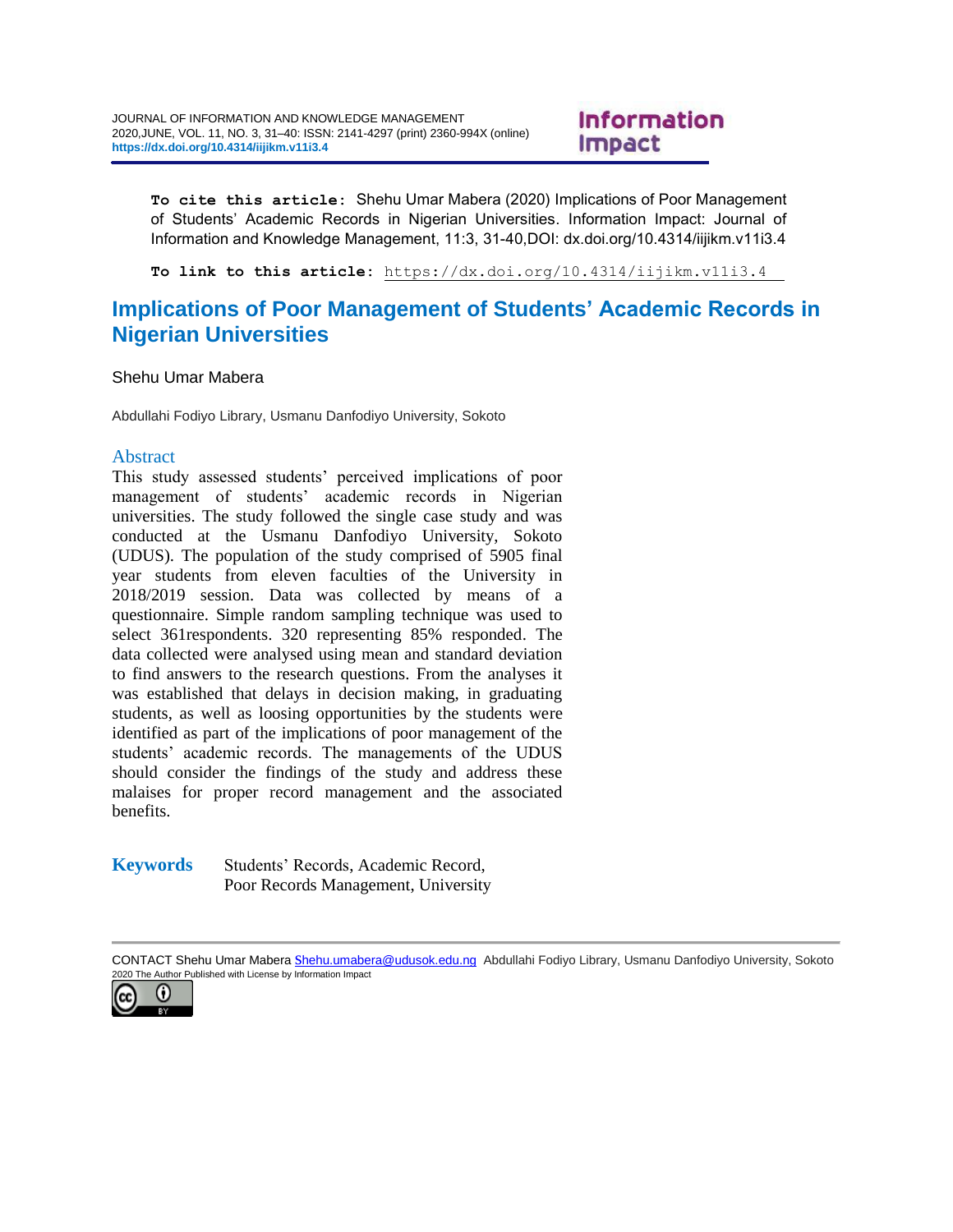

#### **Introduction**

The educational life cycle of a student and his relationship with the university may never end bearing in mind that even after graduation, the students may come back to the University to request for some relevant academic documents either to further their education or for referee note (Adade, Dampson, Quashigah & Eshun, 2018). The records that establish the students' relationship with the university can be categorized into 'current' or 'semi-current' records. While students remain at the University, their records are considered to be 'current'. Once the students departed, their records become 'semi-current'. The semicurrent records will gradually be transferred into non-current, which will eventually end up either being destroyed or permanently preserved in the University records center or archive.

The Joint Information Systems Committee (JISC) (2007 as cited in Mabera, 2015) categorized students' records into three broad categories. First categories of students' records are those, which provide relationship between the student and the institution such as admission and enrolment, payment of tuition fees and academic disciplinary proceedings. Second categories of student's records documents student as a learner, for example program undertaken, academic progress and performance awards. Third categories of the students' records are about the student as individual and consumer of the services provided by the institution, such as accommodation, counselling, library and IT support services.

According to JISC (2007, as cited in Mabera, 2015), most records in category 1 and 3 have specific retention periods triggered by formal end of a student's direct relationship with university, although the information they contain may be aggregated and analysed to support the university's planning and development activities. A university will need to retain some of the records in category 2 to provide confirmatory information to potential employers, professional bodies and associations, and bodies which regulate entry into i.e. medical profession or to address a contentious issue (Mabera, 2015). Adade, Dampson, Quashigah and Eshun (2018) supported this assertion where they stated that whenever there is contentious issue over certificates awarded to students, one easiest way to perhaps calm down nerves and establish the accuracy and authenticity of such documents is to refer to the university's academic records archive for verification and confirmation. Academic records management occupies a strategic position in the efficient and effective management of students' records in the university administration (Seniwoliba, Mahama & Abilla, 2017). It is central in ensuring the credibility of students' records, because proper records management (RM) always proves very relevant in terms of providing accurate students records for verification and confirmation in times of disputes. Based on this affirmation, therefore, effective management of the academic records in the University is paramount. Universities must ensure that academic records are properly documented and secured. Good RM ensures that an institution meets its records keeping requirements by ensuring that it captures and preserves the evidence required to establish its activities and existence (Adu-Oppong & Asante, 2014).

Nwaomah (2015) emphasized that "effective management of students' records can ensure an advantage of one university over another, enable a seamless access and controlled access to students data simultaneously by different arms of a university and also protects a university from student's fraud" (p. 30). The survey by Joy and Agala (2019) identified effective records management as part of the strategies for ensuring quality assurance in the management of university education in Nigeria. Conversely, poor RM may have a number of effects on day-to-day operation of the University. It may cause universities to lose a wealth of knowledge produced by its employees during daily operation; universities may also lose part or all of their corporate memory; records documenting the development of functions and data on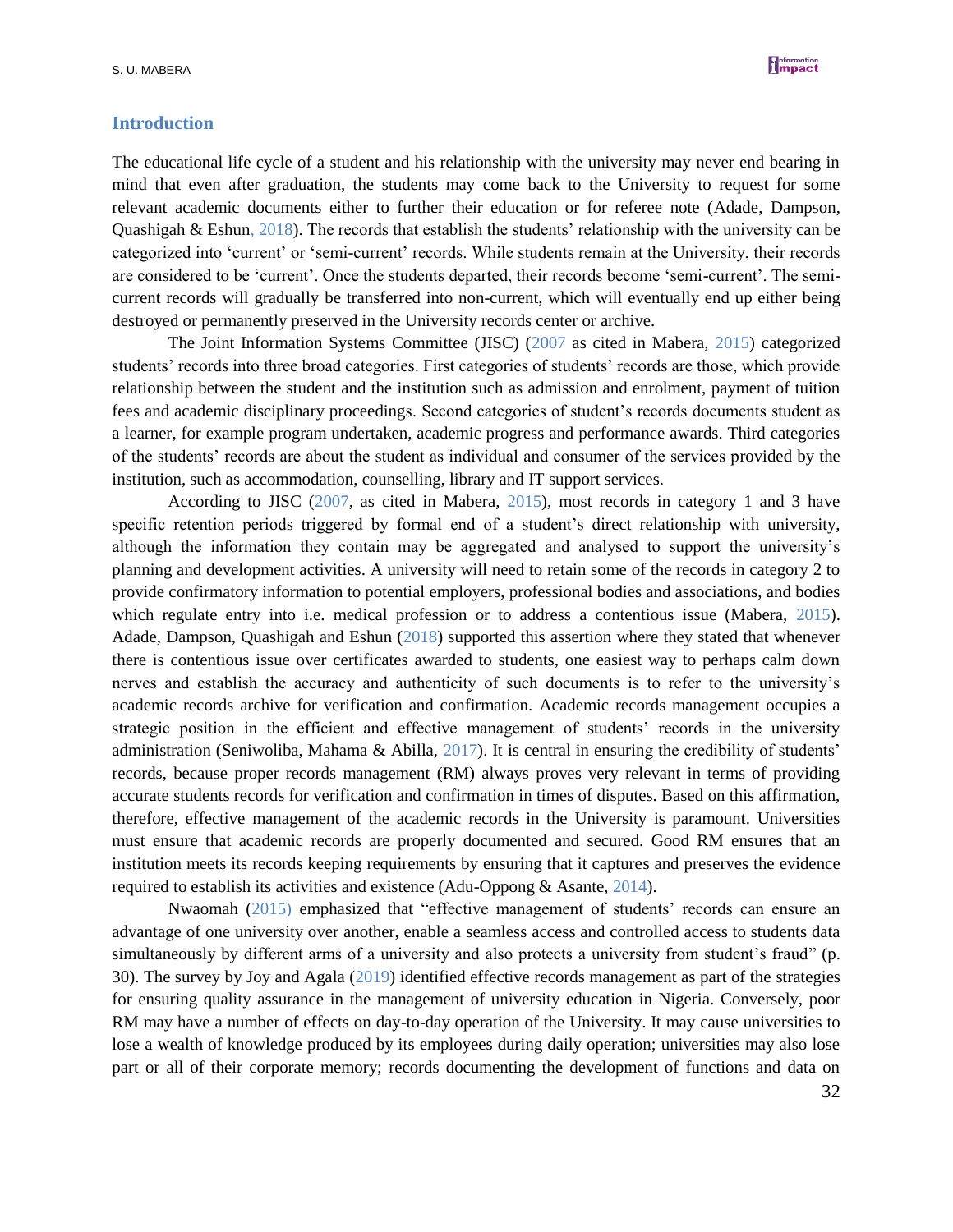

research carried out may be destroyed or misplaced (Tagbotor, Adzido & Agbanu, 2015). The authors further stated that, surviving material may be without order and control, thus losing its value as evidence and resulting in over-dependence on individual memory. Such lack of control results in loss of accountability for an organization's actions. According to Federal Ministry of Education (2004) in most cases, misplaced or lost records delay necessary actions on urgent matters, or lead to irrational decisions, which may translate to social crisis or embarrassment to the university system. In 2012 the National Universities Commission (NUC) had once suspended the operating licenses of seven private universities in Nigeria for reasons ranging from non-compliance with its regulations, poor management of academic activities and mismanagement of students' examination records (Nwaomah, 2015).

Despite the importance of records in the day-to-day running of universities in Nigeria, RM has been compromised. Accurate, comprehensive and trustworthy records that provide information about university's operation and services are often created but are not properly managed. Instead, handful of setbacks are recorded in terms of improper security of records, inadequate resource, incompetent personnel, use of manual system in recording and storing of information and negative attitude of staff towards record keeping (Allison & Otuza, 2017). Lot of students suffered in the hands of many universities owing to poor RM in terms of credentials, exam scripts, results and the like. It has also added years to the students' maximum mandate with the institution. This unpleasant situation is not only deterrent to the student but also to the university as it has resulted to litigation in some cases (Allison & Otuza, 2017). For example, Taylor (2000 as cited in Allison & Otuza, 2017) reported that a former student of University of Durban-Westville made a court application demanding to see his examination scripts. This case demonstrates the possible consequence of not providing information timeously.

Nwankwo (2001 as cited in Akor & Udensi, 2013) observed that tertiary institutions in Nigerian have an information generation capacity of 76% and a utilization of 3%. This gap is a huge point to worry about (Allison & Otuza,  $2017$ ). This amount to the inability of most educational institutions to put up sound RM practices. Studies have identified many problems in RM in Nigerian universities from the perspective of the main stakeholders (university management, the staff and the students) of the universities (Asogwa, 2013; Abdulrahman, 2015; Allison & Otuza, 2017, Ojo, Mairiga, Idakwo & Song (2019). It however, appears that there is the paucity of information regarding the implications of poor management of students' academic records in Nigerian universities. This knowledge void is considered as a problem worthy of empirical investigation in the country. In view of this, the current study sought to fill the identified gap by providing answers to the following research questions.

#### **Research questions**

In order to achieve success in the study, two research questions are posed to guide the study.

- 1. What are the students' perceived implications of poor management of the students' academic records in the university?
- 2. What are the students' perceived causes of poor management of the students' academic records in the university?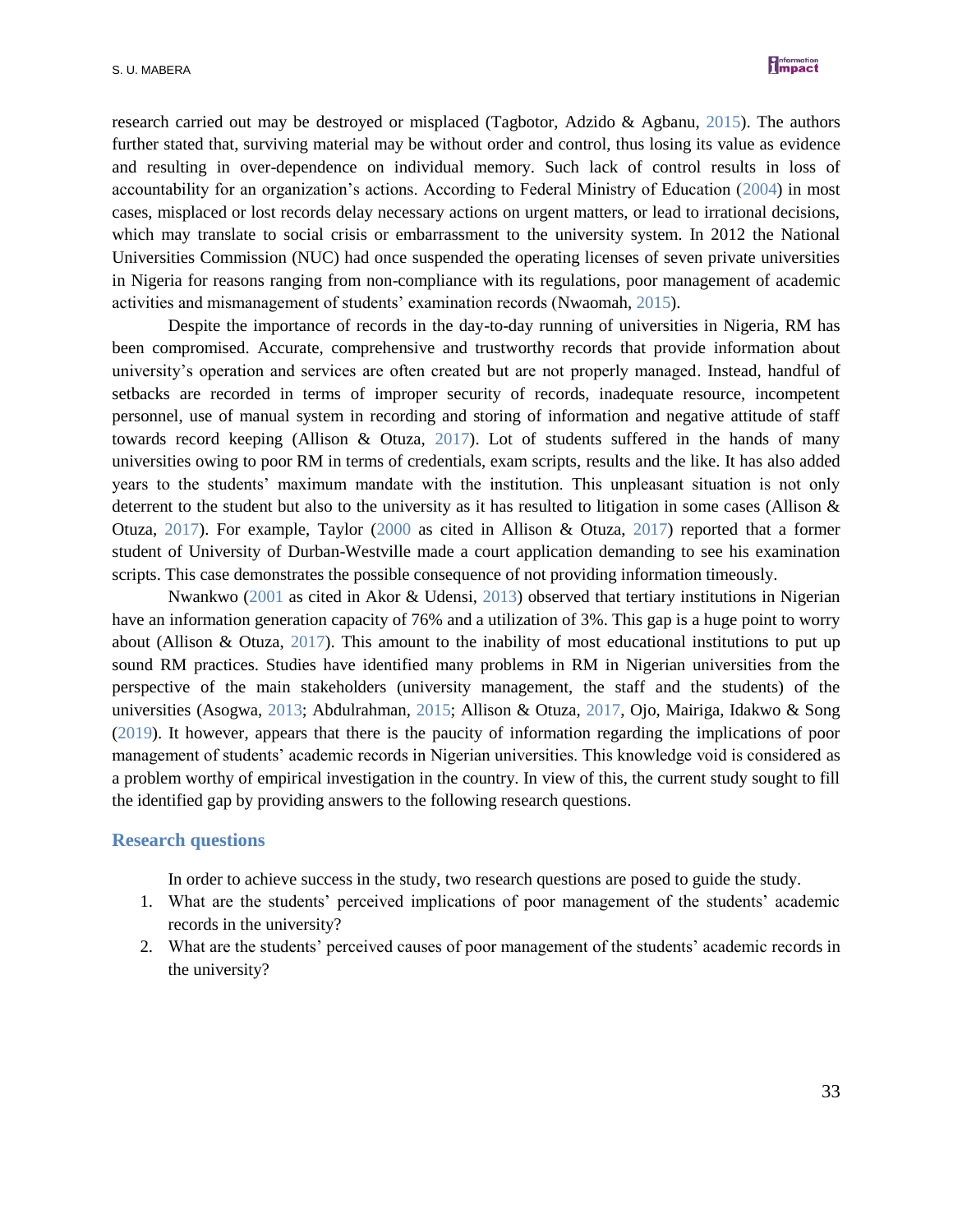

#### **Literature review**

A number of studies in the recent past were carried out to find out the way and manner students' records are being handled and managed in Nigerian universities. Some of the surveys in this context are reviewed. Nakpodia (2011) surveyed challenges associated with students' records management in some selected federal, state and private universities in Nigeria. The result revealed lack of government policy, lack of skilled manpower with necessary competence in RM, delay in records retrieval and security as part of the challenges associated with students' records management. Delay in records retrieval is not only affecting the individual student, the university but also the nation as well (Onwudebelu, Fasola & Williams, 2013). The authors gave example of an engineering student who wants to improve his engineering skills and profile so that he would be more able and capable of increasing the nation's engineering output will be denied and frustrated by transcript delays. The authors further submitted that it is indeed a nightmare of unimaginable proportions to make an attempt to get academic records from some universities, especially in recent times due to poor records management practices.

Allison and Otuza (2017) in their study pointed out factors such as: inadequate number of staff in the registry with RM qualification or with related courses; negative attitude of staff; badly implemented record management system; insecurity of the records; absence of training; inadequate computer terminals and resources to ineffective retrieving; lack of retention and disposition schedule; as well as lack of policy and filing procedure manual as factors that hinder the effective management of students' records in Babcock University, Nigeria. In a related study Barde, Shaibu and Daudu (2019) found that retrieval of students' academic records in Ahmadu Bello University was slow and time consuming due to poor records organization. The implications of these challenges are difficulties in administering, development and supervision of educational systems (Amanchukwu & Ololube, 2015), delay in graduating students (Mabera, 2015). Chiwanza and Mutongi (2016) identified number of implications of not having proper records management in higher institution of learning such as: failure to have history of the organisation; fading away of institutional memory; arbitrary decision making; repetition of tasks which leads to waste of resources and time; failure to provide accurate student results; unable to trace students records if they come for reference years later; unable to reconstruct after a disaster etc. Other implications are difficulties in accounting for any decisions taken (Nyathi & Peterson, 2017), delay in decision making, overlapping of authority and responsibility among human resource and registry staff (Nkebukwa, 2019), loss of institutional memories (Netshakhuma, 2019).

The implications of poor records management also affected universities quest for better international ranking. Muhammad, Isa, Samsudin and Miah (2020) stated that universities in Nigeria aspire to be on the global map with better international rankings. Regrettably, they are overwhelmed with inefficient administration and management due to poor management of records and information. From the review of the literature it appears that academic records management in Nigerian universities is not given the proper treatment. The picture is dejected; the records are being kept without proper care, no RM strategies, no adequate funding, there is lack of top management commitment towards RM, lack of training programme for staff handling university records. This suggests that students' academic records are not adequately managed as a result the Universities as well as the students may suffer some consequences. The literature reviewed has shown clearly that there is a gap to be filled. The gap arises because from the available literature none specifically reported on the poor management of students'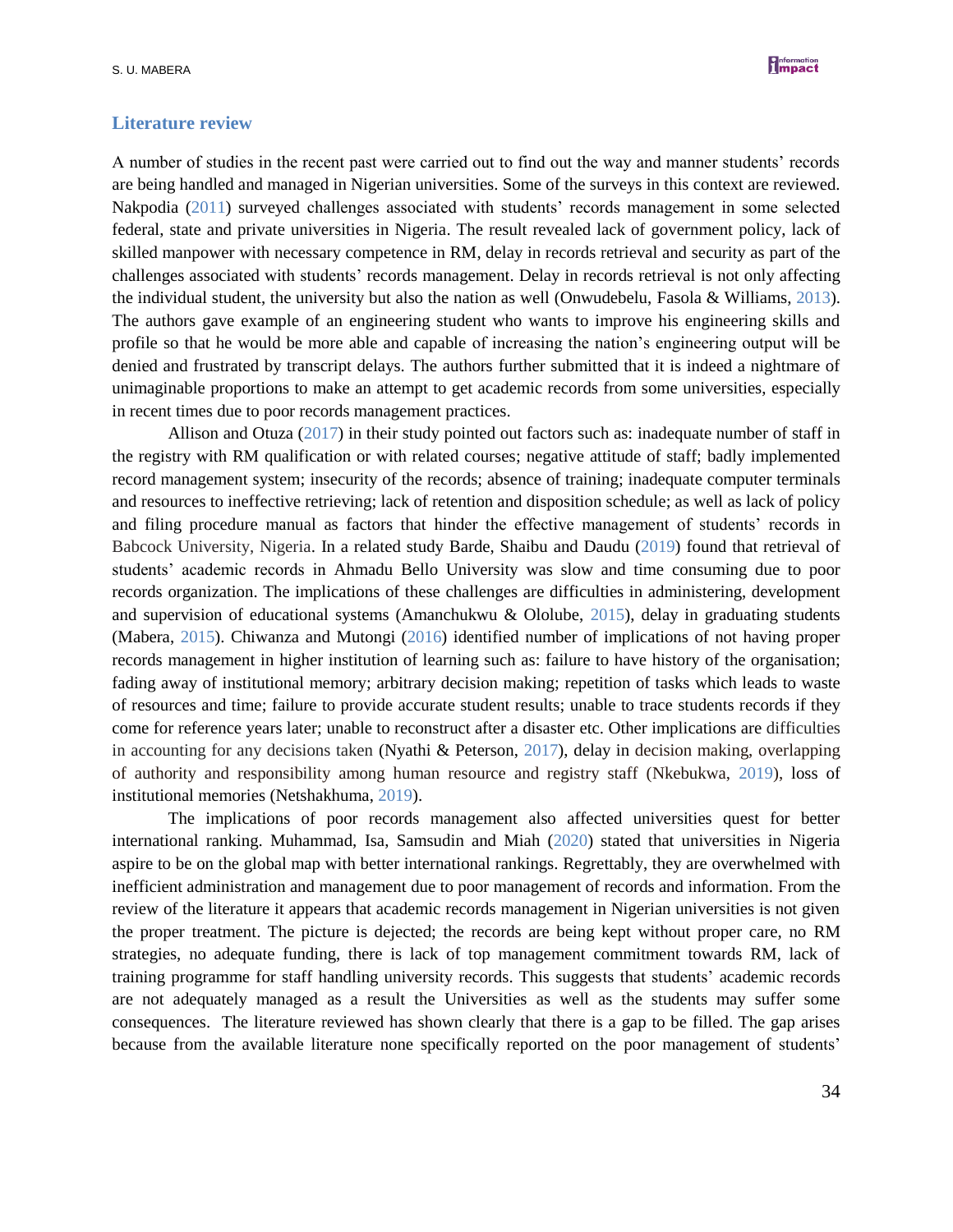

academic records from the students' perception, hence, the need for this research. The study provides a valuable contribution to the existing body of knowledge on the subject of records management. **Methodology**

The work adopted a case study research because the researcher based the investigation on a single university (UDUS). The study population consisted of 5,905 final year (second semester) students across 11 faculties of UDUS in 2018/2019 session. The faculties are Agriculture = 245, Arts & Islamic Studies = 567, Clinical Sciences = 42, Education & Extension Services = 1,479, Law = 175, Management Science = 440, Medical Laboratory Sciences = 83, Pharmaceutical Sciences = 101, Science  $= 2,169$ , Social Sciences  $= 485$ , and Veterinary Medicine  $= 119$ . Yamane's (1967) formula for calculating sample size was used in determining the sample size.

$$
n = \frac{N}{1 + N(e)^2}
$$

where  $n =$  sample size,  $N =$  population,  $e =$  error tolerance. The formula was further used in determining the representative proportion from each faculty. Thus, total samples of 376 students were subsequently selected using simple random sampling technique. The questionnaire was used for data collection and was structured on a four points rating scale. The questionnaires were administered by the researcher to the sample in their respective faculties. Data was collected within a period of three weeks. A total of 320 filled in questionnaires were received back and all are found valid for analysis, giving a response rate of 85%. The data was captured onto the computer via SPSS version 20. For the purpose of decision making a mean scores of 2.50 and above were considered, mean scores below 2.50 were rejected.

#### **Results**

### **Research Question One:** What are the students' perceived implications of poor management of the students' academic records in the university?

| Table 1: Mean scores and standard deviation of the perception of students' on the implications | of poor |
|------------------------------------------------------------------------------------------------|---------|
| management of the students' academic records in the university                                 |         |

| S/N | ITEMS                                         | N   | М    | <b>SD</b> | <b>Decision</b> |
|-----|-----------------------------------------------|-----|------|-----------|-----------------|
|     | Delay in decision making                      | 320 | 3.08 | 1.535     | Agreed          |
| 2   | Delay in graduating students                  | 320 | 4.62 | 0.675     | Agreed          |
| 3   | Delay in NYSC mobilization                    | 320 | 4.43 | 0.748     | Agreed          |
| 4   | Carryover/spillover course(s) by the students | 320 | 3.83 | 1.149     | Agreed          |
| 5   | Repeating a year by the students              | 320 | 3.04 | 1.529     | Agreed          |
| 6   | Loosing opportunities by the students         | 320 | 4.37 | 0.663     | Agreed          |

The result presented in Table1 indicated that all items regarding students' perceived implications of poor management of the students' academic records in the university are accepted as indicated by their high mean, which are 3.00 and above. The standard deviation ranged from 0.663 to 1.535 indicating that the respondents were not far from each other in their responses and agreement with the items. Delay in graduating students appears to be the most perceived implication with mean scores of 4.62. Respondents perceived delay in decision making as the least perceived implication with a mean score of 3.08.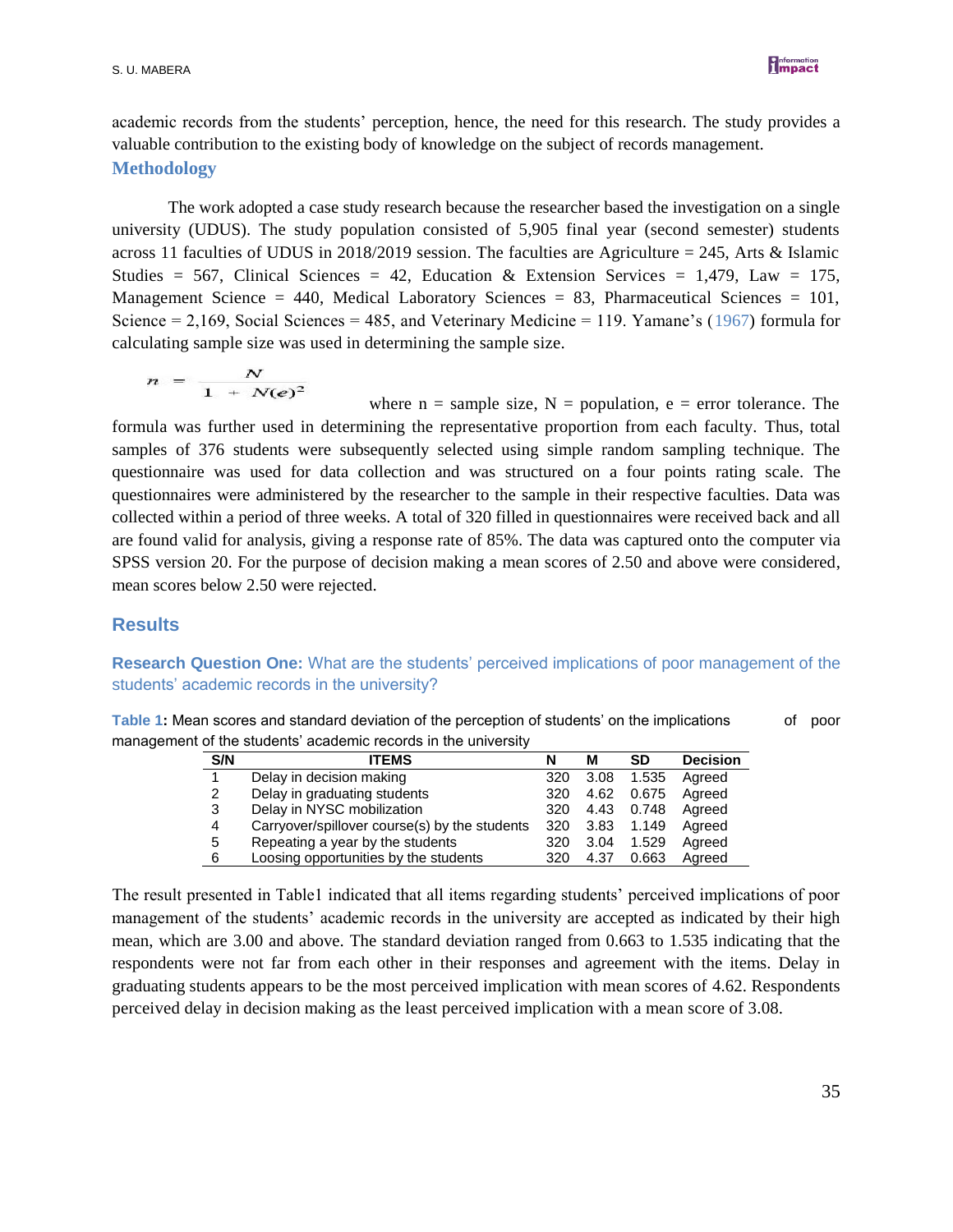

# **Research Question Two:** What are the students' perceived causes of poor management of the students' academic records in the university?

| Table 2: Mean rating of the perception of students' perceived causes of poor management of the students' |  |  |  |
|----------------------------------------------------------------------------------------------------------|--|--|--|
| academic records in the university                                                                       |  |  |  |

| S/N | <b>ITEMS</b>                                           | N   | М    | SD    | <b>Decision</b> |
|-----|--------------------------------------------------------|-----|------|-------|-----------------|
|     | Absence of records management policy                   | 320 | 3.41 | 1.350 | Agreed          |
| 2   | Poor attitude towards records management               | 320 | 4.05 | 1.025 | Agreed          |
| 3   | Lack of storage facilities for academic records        | 320 | 4.51 | 0.704 | Agreed          |
| 4   | Lack of computers for electronic records management    | 320 | 4.11 | 1.003 | Agreed          |
| 5   | Loss of data due to computer breakdown or virus attack | 320 | 4.07 | 1.068 | Agreed          |
| 6   | Wrong data entry                                       | 320 | 4.53 | 0.733 | Agreed          |
|     | Improper security for records                          | 320 | 3.02 | 1.528 | Agreed          |
| 8   | Lack of training for staff maintaining the records     | 320 | 3.16 | 1.528 | Agreed          |

The result presented in Table 2 show that all items regarding students' perceived causes of poor management of the students' academic records in the university are accepted as indicated by their high mean, which are 3.00 and above. These indicate the acceptability of those items as causes of poor management of the students' academic records in the university. The standard deviation ranged from 0.704 to 1.528 indicating that the respondents were not far from each other in their responses and agreement with the items. Wrong data entry appears to be the most perceived cause of poor management of the students' academic records in the university with mean scores of 4.53. Respondents perceived improper security for records as the least cause of poor management of the students' academic records with a mean score of 3.02.

# **Discussion of findings**

From the analyses of the data it is clear that the respondents accepted all the items in the questionnaire related to both implications and causes of poor management of the students' academic records in the studied university. Poor management of the students' academic records in the university had far reaching implications in the day-to-day administration of the university especially on the tenure of the students and even after their graduation. From table 1 it is clear that the respondents agreed that poor management of the students' academic records could lead to delay in decision making, delay in graduating students and delay in NYSC mobilization. Decision making is one of the top management functions in the university and every decision taken needs to be backed with evidence. Timely use of students' academic records in solving problems and taking far-reaching decisions will speed graduation of students, NYSC mobilization, reduced problems of carryover and spillover in Nigerian universities (Mabera, 2015). Every year, hundreds of students are graduating from the university, however, those whose records are lost or not found, their graduation may be delayed depending on when a student's records was discovered lost or missing. There are times when graduating students may be delayed by a semester or two. This may seem disappointing to students and or their families.

Delay in NYSC mobilization is yet another implication perceived by the students. Every student that successfully completed his/her prescribed years of study and is within the prescribed years of service is normally mobilized to undergo mandatory one year NYSC programme in any state of the federation. However, this is only tenable where proper academic records are maintained, where it is not, the prospective corps members will be delayed. Another implication identified by the students in the university studied is carrying over and spillover of some course(s) by the students. Where proper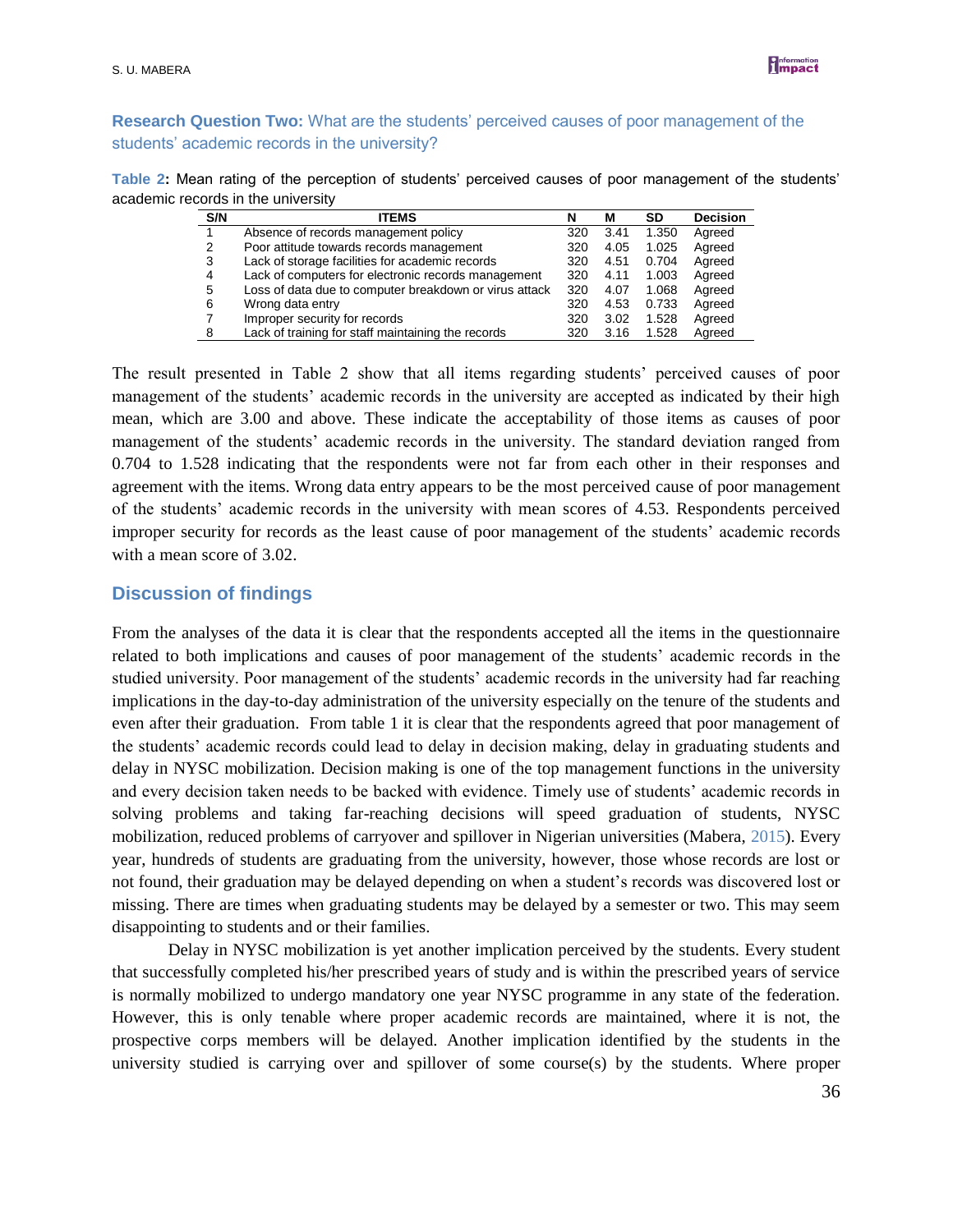

academic records are not maintained, some of the students' academic records may be lost or destroyed consequence upon which the affected student may have to carryover or spillover course(s) that are affected in subsequent year.

The respondents equally identified that with poor RM in the university, a number of students may have to repeat a year or so before graduation from the university. For most students, this creates a sense of frustration and boredom from repeating similar tasks and assignment (Alexander, Entwistle & Dauber, 1994). This also confirmed Allison and Otuzu (2017) position that poor management of the students' records has added more years to the students' maximum mandate with the institution. This means that students have to stay extra more year(s) beyond the normal stipulated years. The analyses also indicated loosing opportunities by the students. Students are likely to lose some opportunities when certain academic records could not be produced when demanded. These opportunities may be scholarship, job opportunities or admission into higher degrees. Losing opportunities by students as a result of poor RM has also been confirmed by Onwudebelu, Fasola and Williams (2013) who advanced that unfortunately, the emotional and economic cost of this challenge is rather incalculable: lost opportunities for further studies and good employment to mention just two. The authors lamented that many prospective graduate students have lost admission opportunities within and outside Nigeria as a result of their inability to obtain their transcripts to support their applications on time.

The second research finding of the study showed that the mean scores of all the items are above 2.50 of the mean criterion. This implies that the respondents that are included in this study agreed that there are negative factors associated with efficient management of students' academic records in the UDUS. From table 2 it is clear that the respondents perceived absence of records management policy, poor attitude towards records management, lack of storage facilities for academic records, lack of computers for electronic records management, loss of data due to computer breakdown or virus attack, wrong data entry, lack of training for staff maintaining the records, and improper security for records as causes of poor management of students' academic records in the university. The findings confirm the findings of previous researches (Nakpodia, 2011; Akor & Udensi, 2013; Allison & Otuza, 2017; Adade, Dampson, Quashigah & Eshun, 2018). These challenges might prevent the university from enjoying the benefits of proper RM such as effective planning; supervision and monitoring of programmes; proper assessment of student's performance and needs; better improvement in instructional facilities for teaching and learning, identified by researchers ( Azameti & Adjei, 2013; Asogwa, 2013; Okoli & Onuigbo, 2014; Out, Bempah, & Amoako–Ohene, 2014; Kavuta & Nyamanga, 2018) in previous studies.

#### **Conclusion and recommendations**

The aim of the research has been achieved in the survey. Poor management of students' academic record in UDUS has some far reaching implications on students during and even after their tenure from the university. The implications include delay in decision making; delay in graduating students; delay in NYSC mobilization; carryover or spillover; repeat; and loosing opportunities by the students. The causes of the poor management of students' academic record in the university were also established as perceived by the respondents in the study. The causes are lack of records management policy; poor attitude towards records management, lack of storage facilities for academic records, lack of computers for electronic records management, loss of data due to computer breakdown or virus attack, lack of training for staff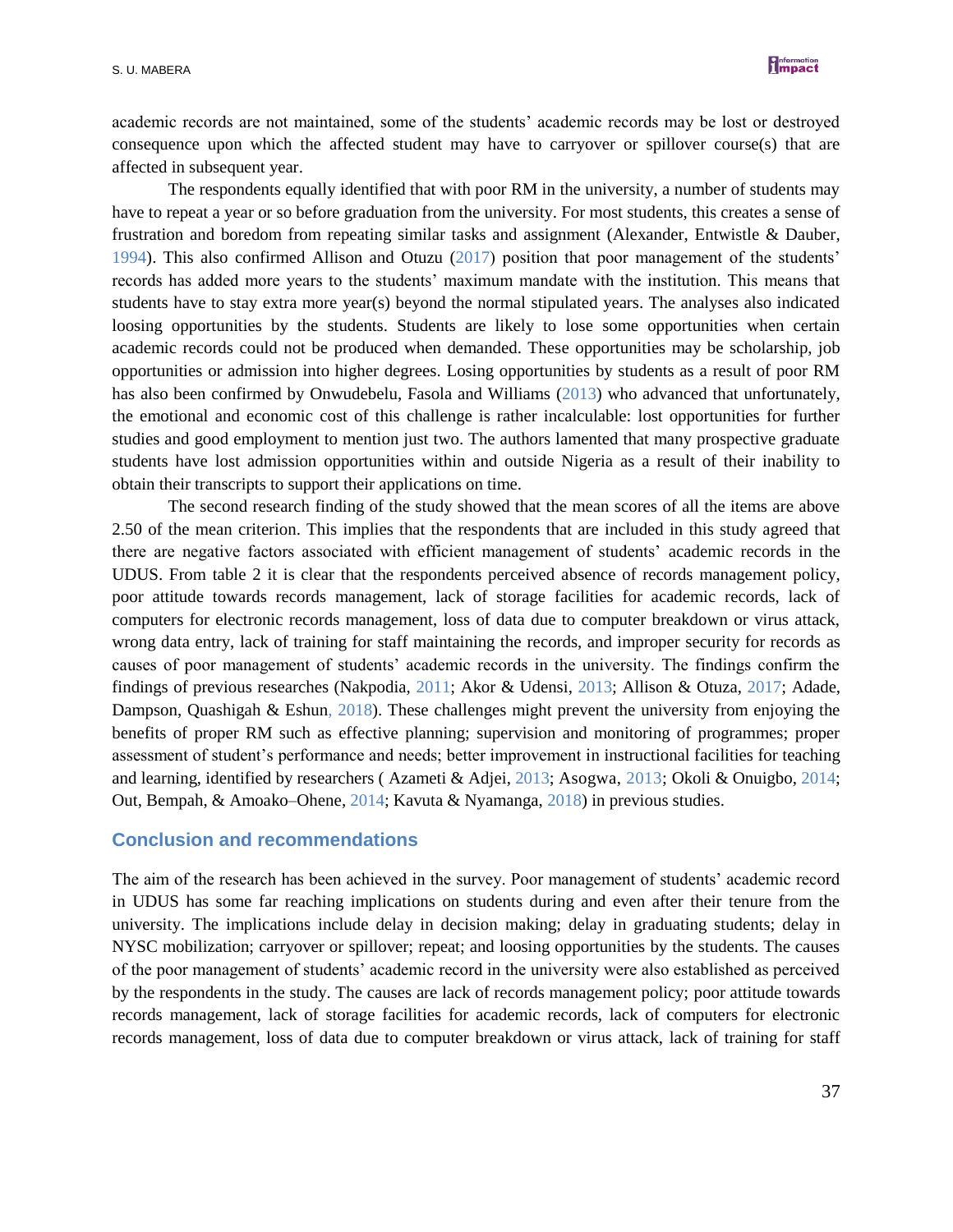

maintaining the records and improper security for records as causes of poor management of students' academic records in the university.

In the light of the foregoing conclusions, the following recommendations are made:

- The management of the university should ensure that all their records are properly managed and secured.
- The university needs to develop policies that will guide the creation, management and use of its records.
- The university should also deploy modern technologies such as Electronic Records Management System (ERMS) in managing the records. The practice of RM need to be changed as the new technologies also evolve and which means our way of storing and retrieving records in the past must change in accordance with technology today.
- Staff involved in handling students' records should be properly trained; in addition the university should raise the awareness of the university staff on the importance of good recordkeeping in the university. Nguyen, et al. (as cited in Marutha & Ngulube 2018) underscores the importance of top management support, good recordkeeping awareness and practice, adequate and on-going training and support as bases for good records management practices.
- The university should note that establishing an effective RM program will enhance accurate retrieval and timely availability of records required and this would reduce common problems of management in universities, such as inability to forward students' reports/records or release results on schedule (Nwankwo as cited in Atulomah, 2011).

#### **References**

- Abdulrahman, A. B. (2015). Management of university records for effective administration of universities in North Central Nigeria. *International Journal of Library and Information Science*, *7*(3), 47 - 54.
- Adade, A., Dampson, D. G., Quashigah, A.Y. & Eshun, P. (2018). Academic records management in Ghanaian basic schools: A study of basic schools in the Ashiedu Keteke Sub-metro in the greater Accra Region. *British Journal of Education*, 6 (4), 33 – 49.
- Adu-Oppong, A. A. & Asante, O. (2014). An examination of records management at the College of Technology Education, Kumasi. *International Journal of Educational Development*, *2*(14), 171 - 183.
- Akor, P. U. & Udensi, J. (2013). An assessment of record management system in establishment division of two universities in Nigeria. *International Letters of Social and Humanistic Sciences*, 13, 97- 109 doi:10.18052/www.scipress.com/ILSHS.13.97.
- Alexander, K. L., Entwistle, D. R. & Dauber, S. L. (1994). *On the success of failure: A reassessment of the effects of retention in the primary grade.* New York: Cambridge University.
- Allison, G. O. & Otuza, C. E. (2017). Militating factors on the efficient management of students' record among registry staff in academic institutions (A case study of Babcock University). *Advances in Social Sciences Research Journal,* 4(18), 21-34.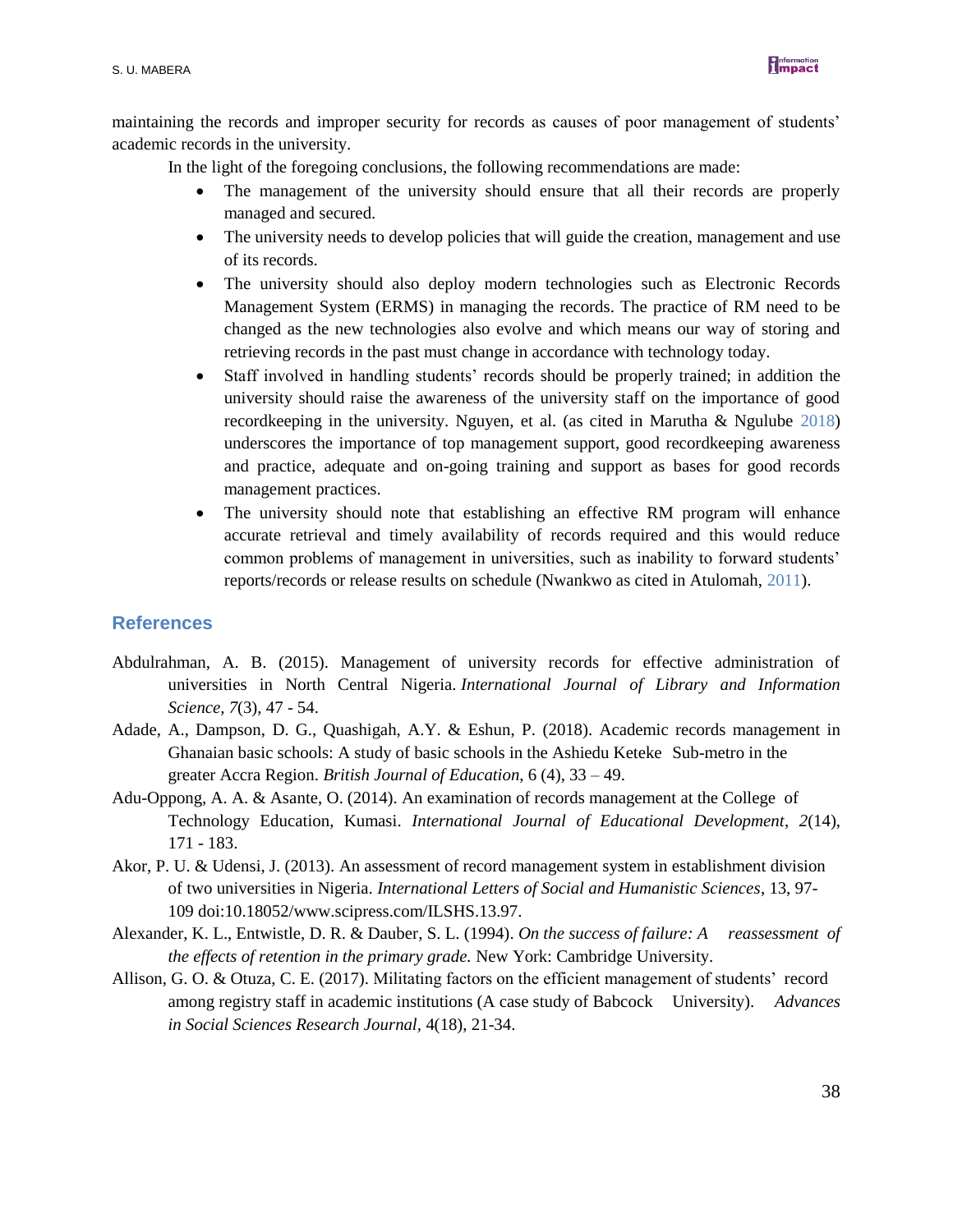

- Amanchukwu, R. N. & Ololube, N. P. (2015). Excellent school records behaviour for effective management of educational systems. *Human Resource Management Research*, 5(1), 12- 17 DOI: 10.5923/j.hrmr.20150501.02.
- Asogwa, B. E. (2013). The readiness of universities in managing electronic records: A study of three federal universities in Nigeria. *The Electronic Library*, 31(6), 792 - 807.
- Atulomah, B. C. (2011). Perceived records management practice and decision making among university administrators in Nigeria. *Library Philosophy and Practice (e-journal)*. 541.http://digitalcommons.unl.edu/libphilprac/541.
- Azameti, M. S. K., & Adjei, E. (2013). Challenges in academic records management in tertiary institutions in Ghana. *International Journal of Scientific Research in Education*, *6*(3), 287 - 296.
- Barde M. A., Shaibu, B. A. & Daudu, H.M.(2019). Organization and retrieval of students' academic records in Ahmadu Bello University, Zaria – Nigeria. *Samaru Journal of Information Studies*, 19(1), 1-13
- Chiwanza, K. & Mutongi, C. (2016). Managing quality through records management in open and distance learning institutions. *The International Journal of Engineering and Science (IJES)*, 5(12), 63-70.
- Federal Ministry of Education (FME) (2004). The status of university education in Nigeria. The technical reports, 54, 41 - 80.
- Joy, N. C. & Agala, H.O. (2019). Quality assurance in the management of Nigeria university education. *Advances in Social Sciences Research Journal,* 6(8), 240 – 247.
- Kavuta, K. D. & Nyamanga, S. (2018). The factors affecting the implementation of students' records management system to higher learning institutions in Tanzania a case of the institute of accountancy Arusha. *International Journal of Scientific & Technology Research,* 7(2), 150 – 156.
- Mabera, S. U. (2015). Management of students' academic records in federal universities in North West Nigeria: Implication for access and utilization. *Information Trends*, 13, 24 – 34.
- Marutha, N, S. & Ngulube, P. (2018). Enterprise content management system implementation readiness to improve medical records management in Limpopo province, South Africa. *Library Philosophy and Practice (e-journal), 1769.*
- Muhammad, J. S., Isa, A.M., Samsudin, A. Z. H. & Miah, S. J. (2020). Critical factors for implementing effective information governance in Nigerian universities: A case study investigation. *Education and Information Technology.* [https://doi.org/10.1007/s10639-020-10206-3.](https://doi.org/10.1007/s10639-020-10206-3)
- Nakpodia, E. D. (2011). Student's records: Challenges in the management of student personnel in Nigerian tertiary institutions. *Prime Research on Education (PRE),* 1(3), 044 – 049.
- Netshakhuma, N. S. (2019). Assessment of the management of student affairs records: Case of the University of Mpumalanga in South Africa. *Records Management Journal*, 30(1), 23 - 42 [https://doi.org/10.1108/RMJ-01-2019-0004.](https://doi.org/10.1108/RMJ-01-2019-0004)
- Nkebukwa, L. L. (2019). Challenges and prospects of record management practice in higher learning institutions in Tanzania: A case of college of business education (CBE*). Sky Journal of Educational Research,* 4(4), 043 – 047.